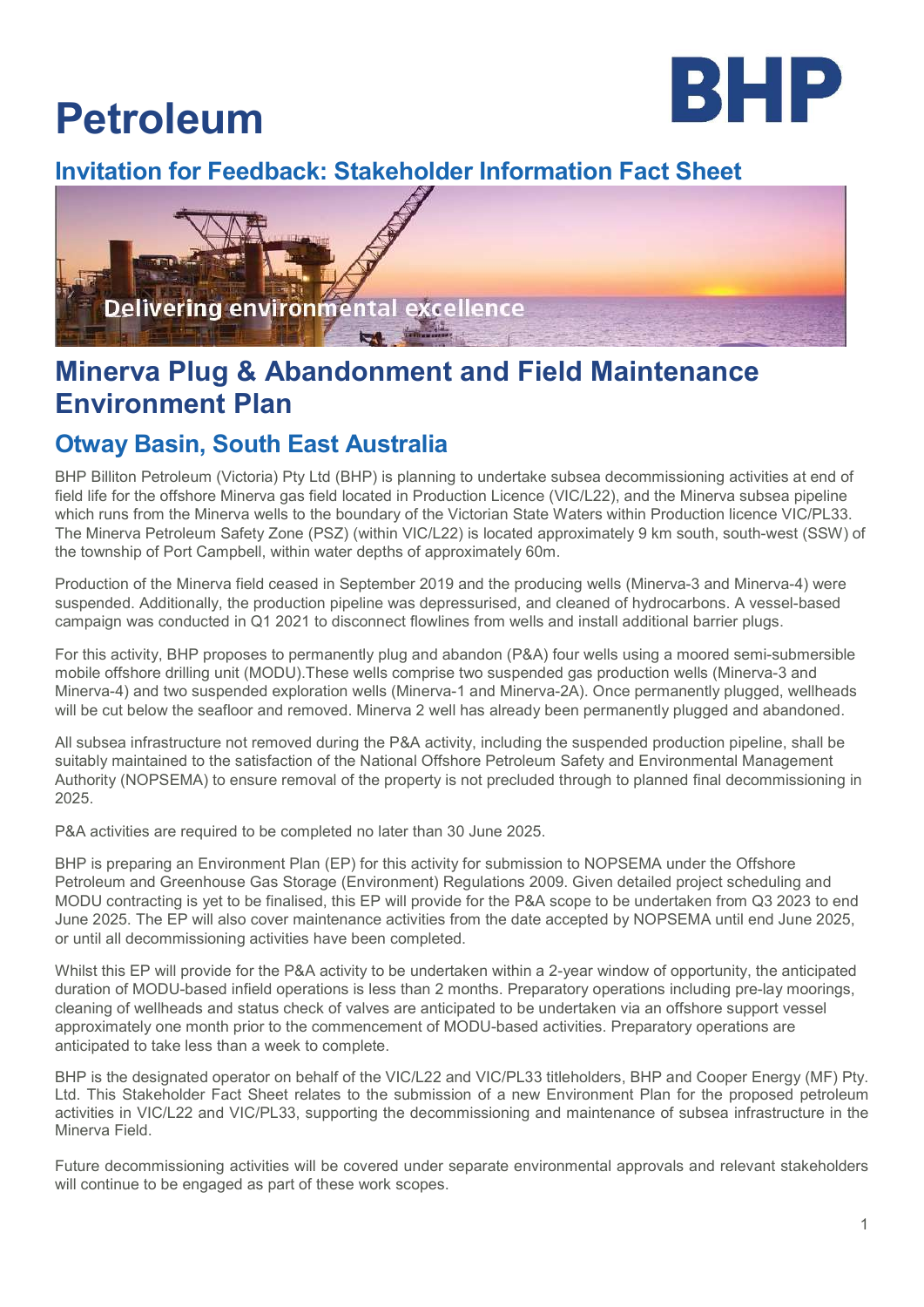## Location of Operational Area

The Operational Area defines the spatial boundary within which the proposed activities will take place. The Operational Area is temporary for the duration of activities and will comprise a 1 km radius 'Cautionary Zone' around each of the wells to account for the anchor spread from the MODU. The approximate distance from the Minerva-1 well (closest to land) the Minerva-4 well (farthest from land) to particular environmental values and sensitivities is presented in the following table.

| <b>Value / Sensitivity</b>                  | <b>Approx. Distance from</b><br>well centres (km) |                   |
|---------------------------------------------|---------------------------------------------------|-------------------|
|                                             | Minerva-1<br>well                                 | Minerva-4<br>well |
| <b>Port Campbell</b>                        | 9.5                                               | 11.0              |
| Peterborough                                | 14.1                                              | 15.9              |
| The Arches Marine Sanctuary                 | 8.5                                               | 10.0              |
| <b>Twelve Apostles Marine National Park</b> | 6.2                                               | 6.2               |

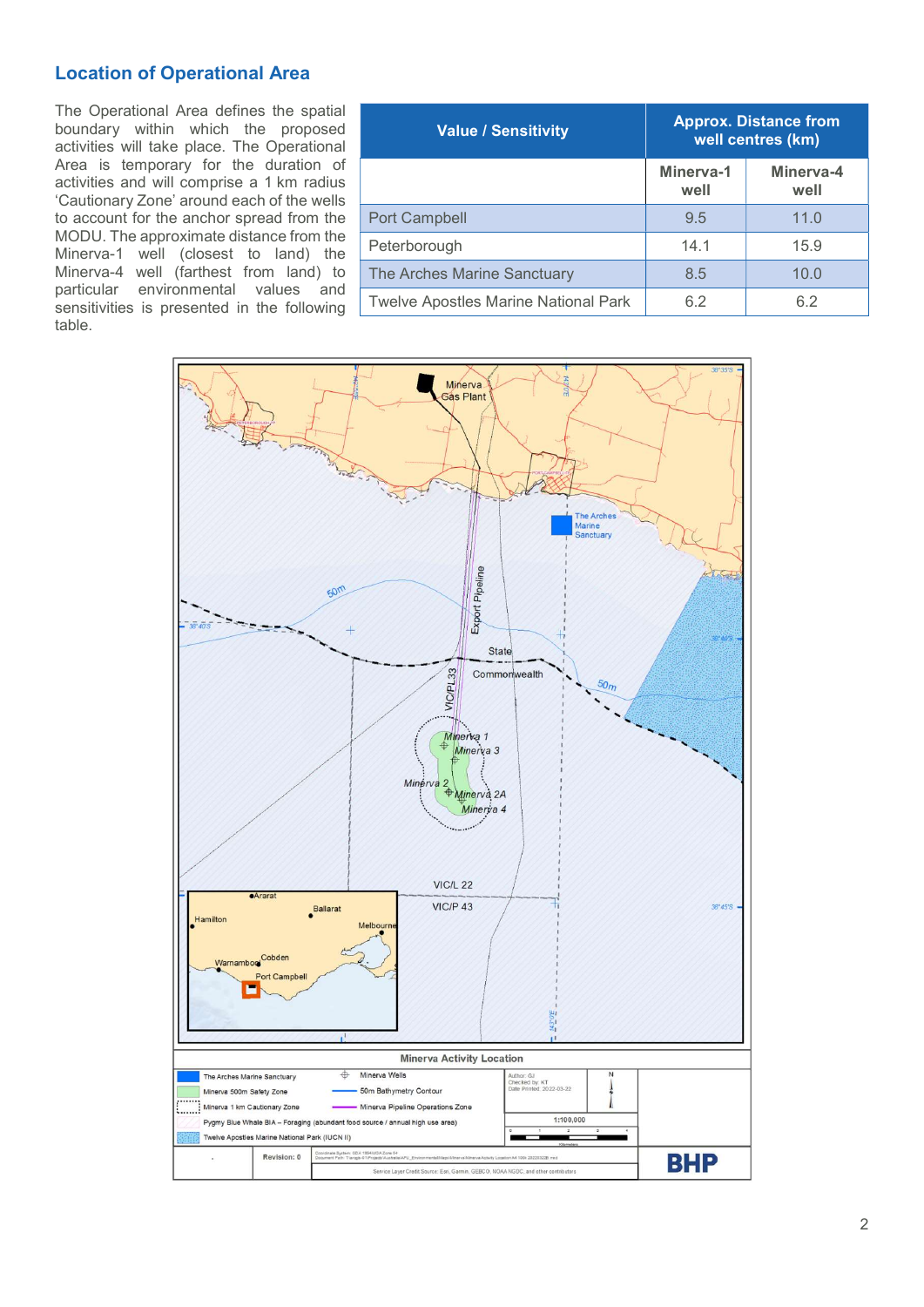## Description of activity

|                                                               | <b>Description</b>                                                                                                                                                                                                                                                                                                          |                  |
|---------------------------------------------------------------|-----------------------------------------------------------------------------------------------------------------------------------------------------------------------------------------------------------------------------------------------------------------------------------------------------------------------------|------------------|
| Earliest expected<br>commencement date and<br>completion date | Earliest P&A start is Q3 2023 calendar year, subject to approvals, MODU and vessel<br>availability, and weather constraints. Pre-lay of mooring equipment may commence<br>prior to MODU mobilisation. P&A complete no later than 30 June 2025. Subsea<br>equipment suitably maintained until final decommissioning in 2025. |                  |
|                                                               | Coordinates (GDA94)                                                                                                                                                                                                                                                                                                         |                  |
| Well locations                                                | Latitude (South)                                                                                                                                                                                                                                                                                                            | Longitude (East) |
| Minerva-1                                                     | $-38^{\circ}$ 42' 06.885"                                                                                                                                                                                                                                                                                                   | 142° 57' 17.278" |
| Minerva-2A                                                    | $-38^{\circ}$ 42' 59.190"                                                                                                                                                                                                                                                                                                   | 142° 57' 25.742" |
| Minerva-3                                                     | $-38^{\circ}$ 42 22 718"                                                                                                                                                                                                                                                                                                    | 142° 57 32 997"  |
| Minerva-4                                                     | $-38^{\circ}$ 43 07 368"                                                                                                                                                                                                                                                                                                    | 142° 57 44 023"  |
| Petroleum licences                                            | VIC/L22 and VIC/PL33                                                                                                                                                                                                                                                                                                        |                  |
| Activity duration (approx.)                                   | P&A activity 60 days depending on weather conditions                                                                                                                                                                                                                                                                        |                  |
| Water depth (approx.)                                         | $50-60$ m                                                                                                                                                                                                                                                                                                                   |                  |
| Vessels                                                       | Semi-submersible mobile offshore drilling unit (MODU) (moored).<br>Anchor handling vessels and offshore support vessels.                                                                                                                                                                                                    |                  |
| Operational area                                              | A temporary 1 km radius 'Cautionary Zone' around each well - P&A only (VIC/L22).<br>The existing permanent 500 m radius Petroleum Safety Zone (PSZ) around each<br>well (VIC/L22).<br>The Minerva Pipeline Operations Zone (VIC/PL33).                                                                                      |                  |

## Summary of potential environmental impacts and risks and mitigation measures

| <b>Potential Impacts /</b><br><b>Risks</b>                    | <b>Management and / or Mitigations Measures</b>                                                                                                                                                                                                                                                                                                                                                                                                                                                                                                                                                                                                                                                                                                                                             |
|---------------------------------------------------------------|---------------------------------------------------------------------------------------------------------------------------------------------------------------------------------------------------------------------------------------------------------------------------------------------------------------------------------------------------------------------------------------------------------------------------------------------------------------------------------------------------------------------------------------------------------------------------------------------------------------------------------------------------------------------------------------------------------------------------------------------------------------------------------------------|
| <b>Planned Activities</b>                                     |                                                                                                                                                                                                                                                                                                                                                                                                                                                                                                                                                                                                                                                                                                                                                                                             |
| <b>Emissions: Light</b>                                       | Lighting is minimised to that required for safety and navigational purposes.<br>$\bullet$                                                                                                                                                                                                                                                                                                                                                                                                                                                                                                                                                                                                                                                                                                   |
| Emissions:<br>Underwater noise                                | Measures will be in place for interacting with protected marine fauna as per the EPBC<br>$\bullet$<br>Regulations (Part 8) and consistent with relevant Conservation Management Plans.                                                                                                                                                                                                                                                                                                                                                                                                                                                                                                                                                                                                      |
| Physical presence:<br>Interactions with<br>other marine users | BHP's existing infrastructure is marked on nautical charts.<br>$\bullet$<br>Establishment of a 500-m safety exclusion zone around the MODU for the duration of the<br>P&A activity.<br>Consultation with relevant stakeholders (e.g. adjacent petroleum titleholders, commercial<br>$\bullet$<br>fishers and their representative organisations, and government departments and<br>agencies) to inform decision making for the proposed activity and the development of the<br>Environment Plan.<br>BHP will notify relevant fishing industry representative organisations/associations and<br>Government maritime safety agencies of the start and end dates for the activity, and<br>MODU location details and exclusion / cautionary zones prior to commencement of the<br>P&A activity. |
| Planned discharges<br>to the marine<br>environment            | Chemical use will be managed in accordance with BHP and contractor chemical selection<br>$\bullet$<br>and approval procedures.<br>All routine marine discharges will be managed according to legislative and regulatory<br>requirements and BHP's Environment Performance Standards where applicable.                                                                                                                                                                                                                                                                                                                                                                                                                                                                                       |
| Waste generation                                              | Waste generated aboard the MODU and support vessels will be managed in accordance<br>$\bullet$<br>with legislative requirements and a Waste Management Plan.<br>Wastes will be managed and disposed of in a safe and environmental responsible manner<br>$\bullet$<br>that prevents accidental loss to the marine environment.                                                                                                                                                                                                                                                                                                                                                                                                                                                              |